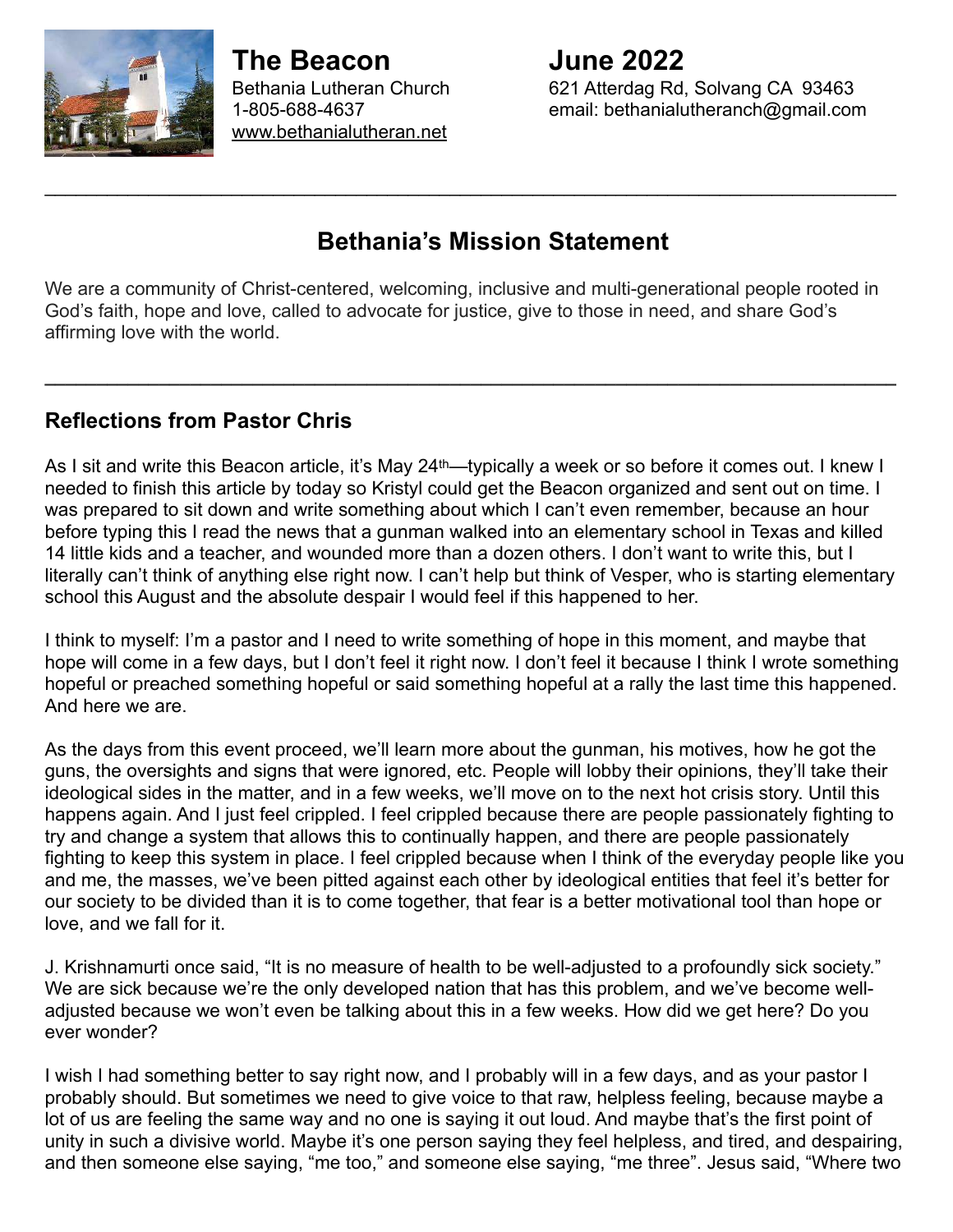or three are gathered, I am there among them." Maybe two or three people from the opposite sides of the spectrum will sit down with each other in that unifying space of feeling helpless, not wanting a world like this anymore, realizing that they're sitting together, and maybe that's something?

What I'm finding a modicum of solace in right now is this: Jesus, a Palestinian peasant, a nobody, had a vision for a better world, and he didn't share that vision with the powerful, but with the powerless—the everyday people, like you and me. And enough of them bought into that vision that they set out, and for a while, they made that vision a reality. It's not ludicrous to think we can do the same, is it?

#### **Yours in Christ, Pastor Chris**

# **Resignation of Jessica Yacoub**

I'm sad to share that Jessica has resigned as Director of Youth and Family Programs. Jessica has incredible expertise and gifts for this position. She's a recent graduate from a Master's Program in Education with an emphasis in Leadership and Change, as well as a degree in Early Childhood Development and Social Service Administration. Ultimately, she decided she would like to pursue something that could use these gifts in a more comprehensive way. While I'm sad she's resigned, it was a respectful departure. She's a member of our larger community and it will always be a joy to see her. Please keep her in your prayers as she seeks what's next. Our Youth Program will continue undisturbed. We'll be looking forward to some summer activities and getting started again in August. If you have any questions, please direct them to me.

#### **Thank You, Pastor Chris**

# **Legacy Presentation Moving to New Date**

Last month I dedicated my Beacon article to our Legacy Presentation by Lisa Higginbotham. I am really excited to have her come help us think about Bethania's future in exciting ways, and I want to emphasize again, how important it is to come to this presentation. With COVID cases rising in our area, I have moved the presentation to **July 31st**, during coffee hour. I know we're all being cautious right now and I'd rather have this presentation once this COVID wave dissipates. Please keep an eye out for information about the presentation in the coming weeks.

# **About Lisa Higginbotham!**



Lisa Higginbotham is a Certified Fund-Raising Executive and has successfully worked in the financial services industry for 25 years. Previous to serving in ministry, Lisa successfully ran her own professional practice as a financial advisor, specializing in retirement and legacy planning. In her current role, Lisa works directly with congregations, ELCA organizations, synods, and partnerships. Hoping to bring her experience and advocacy to each, she helps create gift and endowment policy, works directly with donors to help them express generosity, and transitions merging or closing congregations to fulfill their legacies by combining assets or disposition. Lisa hopes to use her experience and talent to create sustainability and ministry funding for the church! Lisa's passions are all familycentered, dedicating her personal time to her husband, family, and community. When not on a church campus, you can find her cooking for family, in her community garden, or raising monarch butterflies.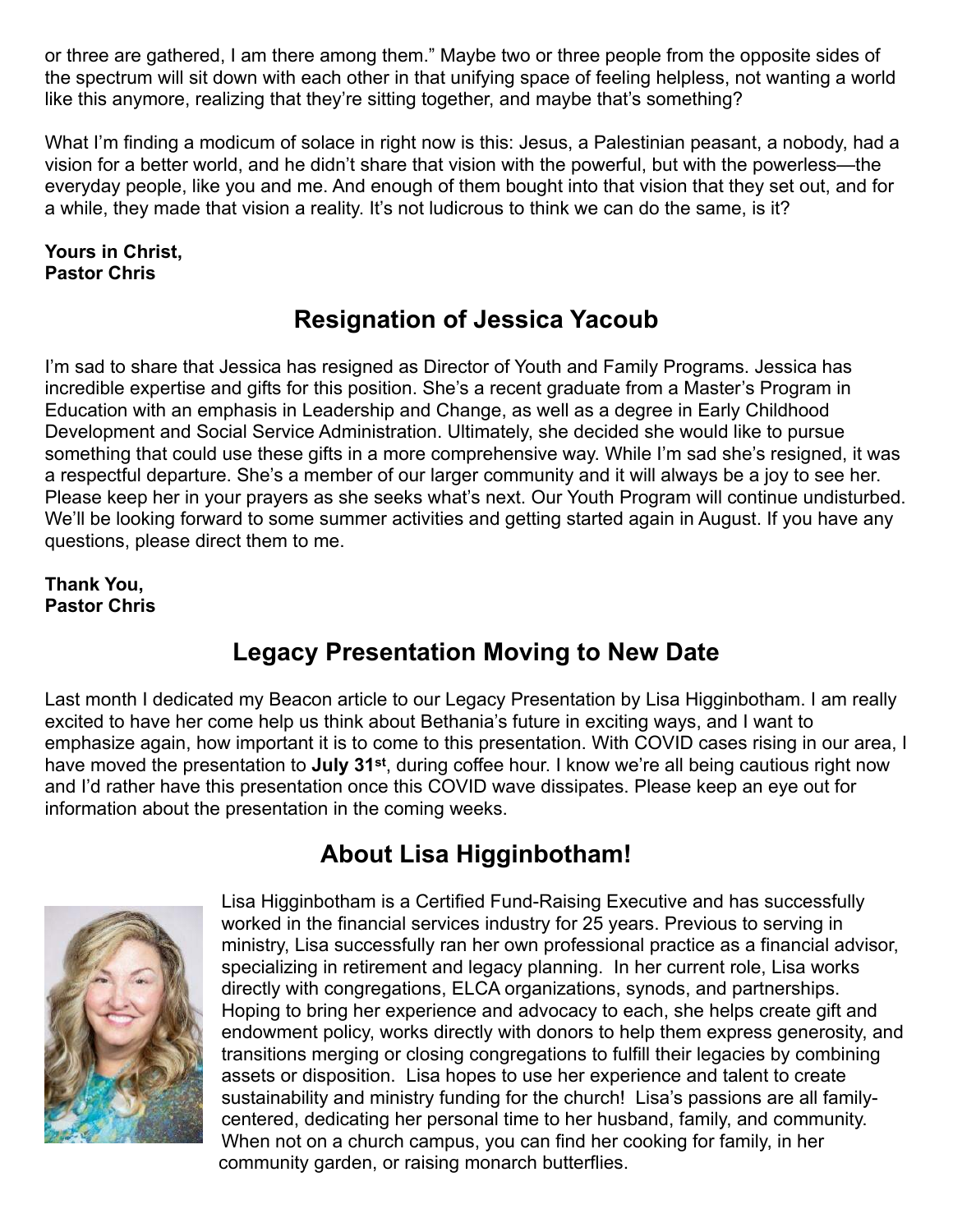# **Bethania Preschool and After School**

#### **Touch A Truck 2022 – Was a huge Success!**

Thank you to all of Bethania members and friends who supported this event for the Preschool and After School Program. The day was warm and we had over 850



vehicles on display, getting faces painted, dancing through the bubble





attendees! A record number! Folks had great fun exploring the

machine, riding on the mini fire truck and other activities. The school earned more money this year than in the past. Thank you again for the support of this ministry.

# **Faith in Action**

# **Announcing Bethania's new Theo Cart!**

At the coffee hour for 9:30 folks and in the narthex for 11:00 attendees will be the new Theo Cart. The collection of 30 books (and growing) includes such authors as Rob Bell, John Crossan, Bob Goff and Johann Hari. Books can be checked out for up to three weeks with a grace period after that. Whether you're looking for something lighthearted or serious, global or personal, these books by modern Christian authors are full of ideas to think about! **Read. Think. Grow.** 

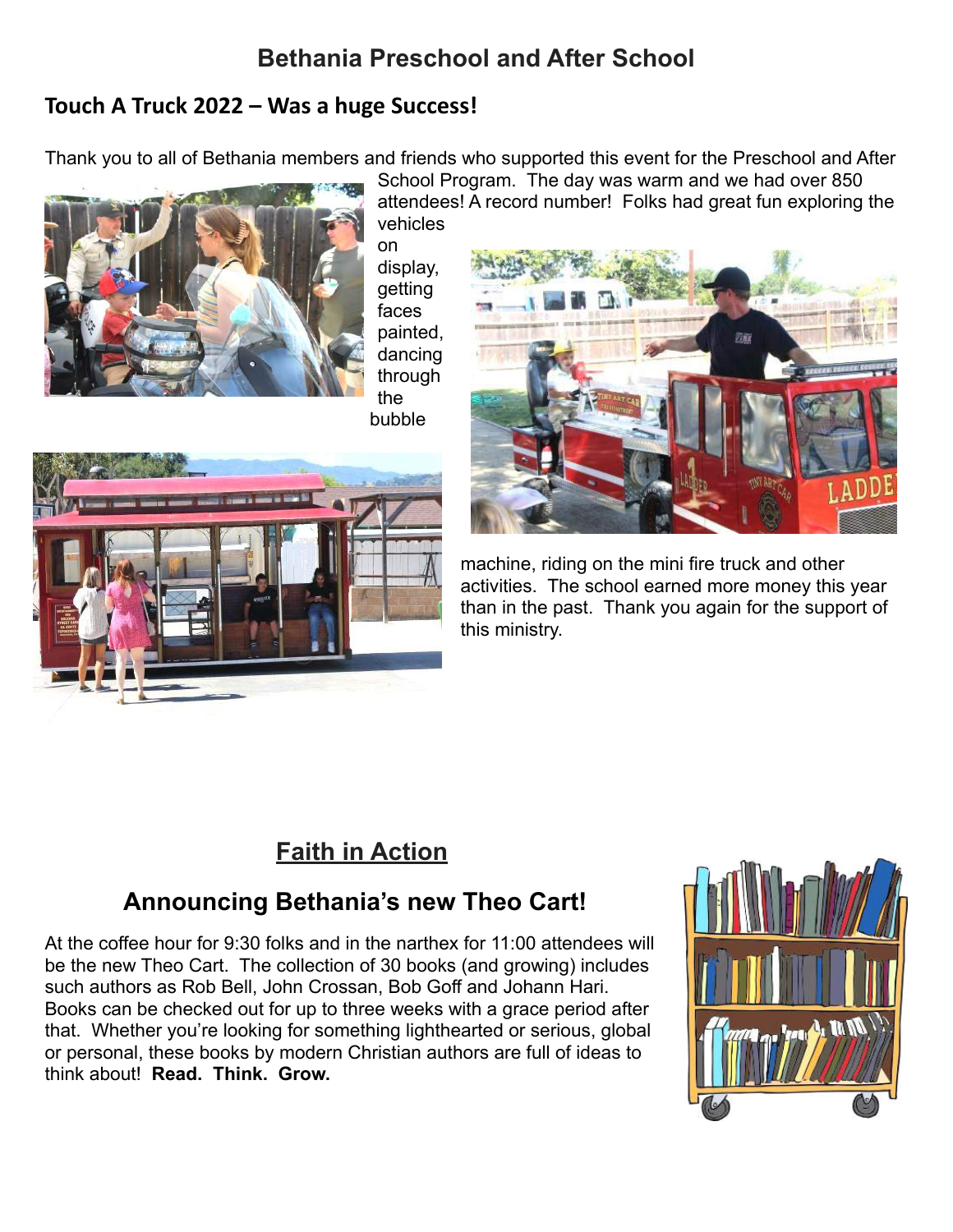# **Blessing Box**

Thanks to Thrivent, I was able to organize a food drive to support our Blessing Box. Participants signed up to organize a food drive in their community and a limited number received a kit of Thrivent t-shirts and shopping bags to help with the food drive. Thrivent also made \$5 contributions to Feeding America for the participants who signed-up in their time-limited window.

We received over 14 bags of food, toilet paper, shampoo, soap, etc. and food is still coming in. Thanks to Melissa Eck, Sandra Tomasini and Stewart and Lynne Fries who cleaned out their pantry at home and donated several containers of food for the Blessing Box. Thanks to the community members at large (unknown) who dropped off donations in the narthex.

Our shelves are full as well as our hearts!

**- Kristyl Downey** 

# **Bethania's Tuesday Food Distribution**

Tuesday Food Distribution continues each week. Please consider volunteering to help pack bags, produce, or work the evening distribution. **Shifts are at 9:30, 1:30 and 4:45.** This effort takes a lot of volunteers and can be so rewarding when you hear how we are making a difference. Below is one letter from a client, who shares why he started coming, and why he still needs help.

My name is Thomas and my family was in a very challenging financial situation when the Pandemic first hit. My wife was furloughed from her job and we fell behind on our bills as well as experiencing not having food to have well-balanced meals. I work in Buellton and was told about the Bethania Food distribution program and I believe I went as a client the second week after it started. I remember how well it was run and how nice the volunteers were. I'm a Christian, I felt so blessed and I started to believe that my prayers were being answered. I got off work early the following Tuesday and I was heading back to the Bethania Food Distribution Program and got there a little early. I asked Donna and Linda if the volunteers needed a little help and they both answered, " Yes, if you would like to help". Helping the other volunteers and seeing the look in the clients' eyes was a heartfelt experience. I started showing up to help every Tuesday with bagging vegetables, breaking down boxes, running empty pallets to the side of the church and loading boxes into the client's vehicles. It was an awesome experience working with the volunteers because everyone came together as a team and had the willingness to help wherever help was needed. I'm a disabled Vet also and this Bethania Food Distribution Program reminds me of my experience serving this country with dedicated servicemen and women.

 In my personal opinion, this program still has as big of an impact it had two years ago. The program is very important to the community and I recognized the need for the program to continue bless so many needy families. My family hasn't quite recovered from the pandemic crisis and we definitely benefit from the blessings we are still receiving every Tuesday. I appreciate the Bethania Food Distribution Program, the participants, volunteers and so many others. People in the community also recognize the need to help other's by donating food, clothing and household items. This program is a role model for what's needed throughout the world, " LOVE & UNITY".

**Sincerely, Thomas R. 5.16.2022**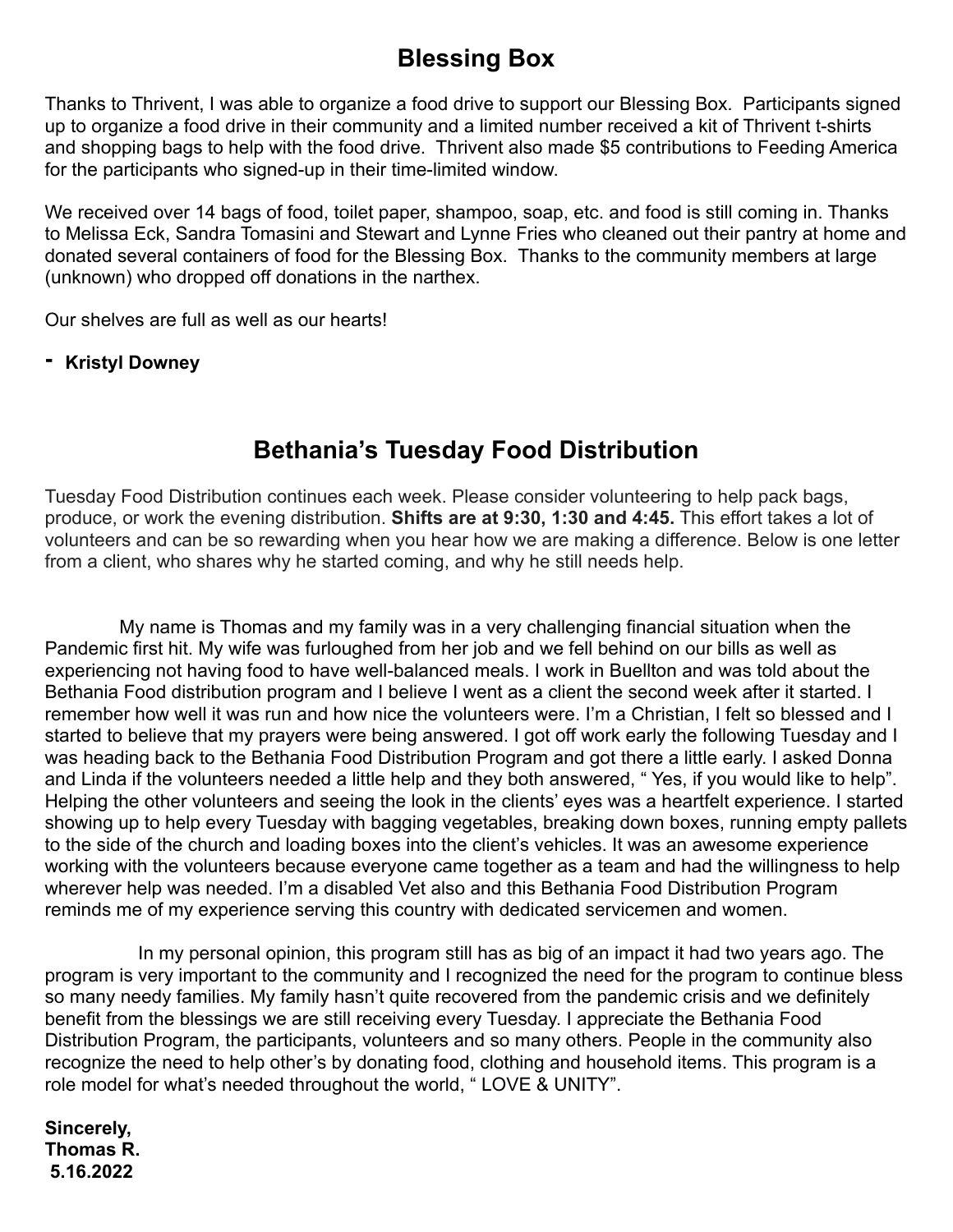# **Produce Table**

The Produce Table opened **Sunday, May 8**. Every week we will have fresh produce available, anything you wish to share - fruit, vegetables, flowers, eggs, vegetable or flower starts, succulents, etc. If you want to take something home, simply leave a donation in the jar on the table. Proceeds benefit hunger concerns. Please contact Kristyl Downey at [bethanialutheranch@gmail.com](mailto:bethanialutheranch@gmail.com) or 805-688-4637 to volunteer at the Produce Table in June.

> June 5 - Marilyn Larsen June 12 - Leigh Berenger June 19 June 26

# **Next Brown Bag Senior Breakfast Packing**: **June 12th**

Our next Brown Bag Breakfast packing day is scheduled for June 12th. We will be packing in the Parish Hall starting around 10:30. Everyone is invited to help out – all ages and abilities are needed to help pack! The bags we make provide food items for local seniors to eat while taking medications.

We packed 479 bags last packing May 16th, and Gene and Harriett Madsen delivered 415 of them the next day to BSC due to the need. Our breakfast bags are delivered to needy local seniors three times weekly through the Buellton Senior Center.

If you would like to donate items, church is open daily (usually from 9-5) and you can drop off any donated items inside or at the church office, in addition to bringing items to us on packing day. You can also make a donation and earmark it "Brown Bag Breakfasts" so we can go do the shopping. Any amount of help is much appreciated!

- Protein Drinks (such as Ensure or Atkins)
- Soft Granola/Cereal Bars
- Protein Bars
- Oatmeal Packets (Protein type)
- Instant Cup of Soup/Lunch or Noodles
- Fruit Cups or Applesauce
- Pudding (non-refrigerated)
- Small Juice Boxes or Plastic Bottles of Fruit Juices (such as Apple, Cranberry, Orange)



Please help pack on June 12<sup>th</sup>. Every contribution to this project helps make life a little better for a local senior. Thank you!

#### **–Linda Marzullo Chairman, Social Ministry Committee 688-5219, 688-3059 or vikingpressprint@verizon.net**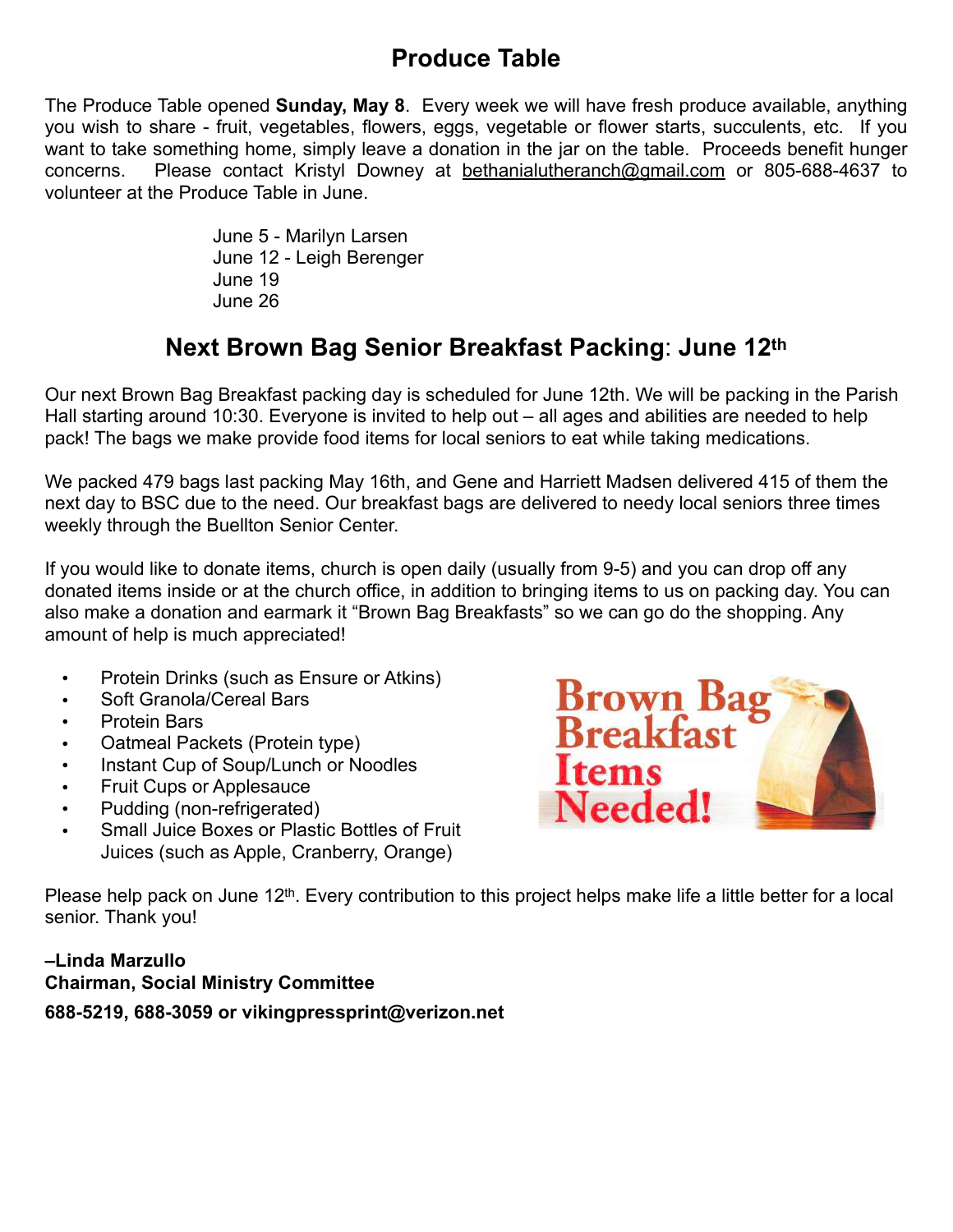

# **Noisy Sunday is coming June 26: Day of Service Projects in September Make Change with your Change!**

Last month, someone dropped off a grocery bag with various containers of change in it at the front door of the office. If you would like the unique containers returned, please let Kristyl know. [bethanialutheranch@gmail.com](mailto:bethanialutheranch@gmail.com) or 805-688-4637.

Our next "Noisy Sunday" is coming on June 26. This Noisy Offering will be used towards purchasing items for the Day of Service (Health and School Kits) which will be in September. Donations of coins, cash or check are welcome.

*Why are you asking now for September?* We need to be able to start purchasing school items when they go on sale in July. And although September seems far away, with the amount of items we need to collect, time goes quickly!

*How can I help beyond the Noisy Offering?* We welcome people to pick up items to help (see lists below). Drop off in church entry or at the church office.

#### **For Personal Care Kits:**

Bath size towels (light to medium weight, between 20"x40" & 27"x52"), dark colors preferred Bars of soap (4-5 oz., any brand, in original wrapping  $-2$  per kit) Toothbrush (adult size, in original packaging – bulk buys can be repackaged by us) Comb, sturdy wide toothed Nail clippers (with or without nail files)

#### **For School Supply Kits:**

70 sheet College ruled Notebooks (spiral bound) Rulers with centimeters and inches Pencil sharpeners Blunt tip scissors #2 Pencils – NOT SHARPENED Ballpoint Pens (not gel) – Blue or Black ink 2-1/2" Erasers Box of Crayons (16 or 24 count)

**We all really do "make change for the better" with the Noisy Sunday!** So bring your coins and make some joyful noise on June 26th. We can CHANGE someone's world with soap, a toothbrush, pencils or notebook. So easy to do, and fun too!

**– Linda Marzullo**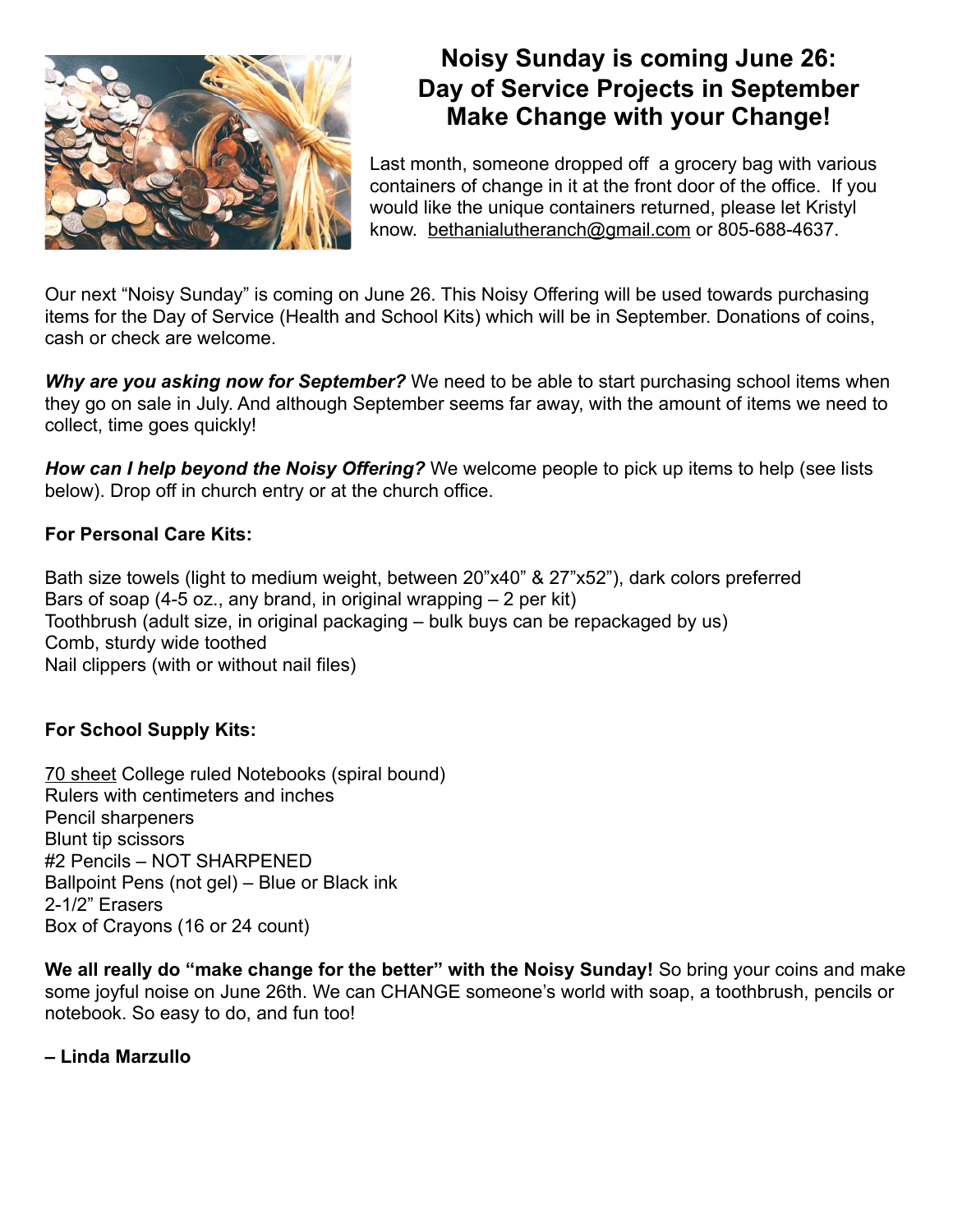# **Your Donations at work: Iglesia Luterana Santa Cruz**

With the rise in food insecurity here in our beautiful valley, the problem is also constant for our friends at Iglesia Luterana Santa Cruz. Their members are the people who actually pick produce for us all to eat, and so it seems inconceivable that they are not able to afford food for themselves.

We are helping them with feeding families, including many households headed by only one parent. Many families have been abandoned by one of the spouses because of stress, alcoholism, illness and despair, and left to fend on their own. This is especially the case for a lot of women with small children.

If you can help by donating some of the items below, please leave items in the box in the sanctuary, take to the church office, or contact me for drop off. Your donations are making a difference in a life and in families of hard-working people. If you would like to make a financial donation, please be sure to earmark it for "Iglesia" when donating.

#### *Most Needed:*

Dry Beans – Rice – Maseca (corn flour) – All Purpose Flour – Small Pasta – Sugar – Salt – Coffee – Snacks (such as Cookies) – Bottled Juice – Feminine Products – Shampoo – Laundry Detergent – Dish Soap – Bleach and Cleaning Products – Baby Diapers (All sizes especially 5&6) – Formula (Enfamil Yellow)

Thank you for your continued support and prayers for our friends at Iglesia.

**– Linda Marzullo** 

# **Events and Occasions**

## **Theo Pub at Solvang Brew!**

**Theology Pub will be gathering at Solvang Brew!** We'll be getting together at 7 pm on Thursday, June 9<sup>th</sup>." For the summer months we do "Open-Topic Night" where you get to ask the pastor whatever you want or bring a topic for the group to discuss. And now that we're back at the brewery, bring your appetites! See you there!





# **Book Group**

Bethania's Book Group is continuing a discussion of a Jesus, a Revolutionary Biography by New Testament scholar, John Dominic Crossan. If you've ever been interested in the historical Jesus of Nazareth, come join our group. We gather the 3rd Thursday of every month at 2 pm on Zoom.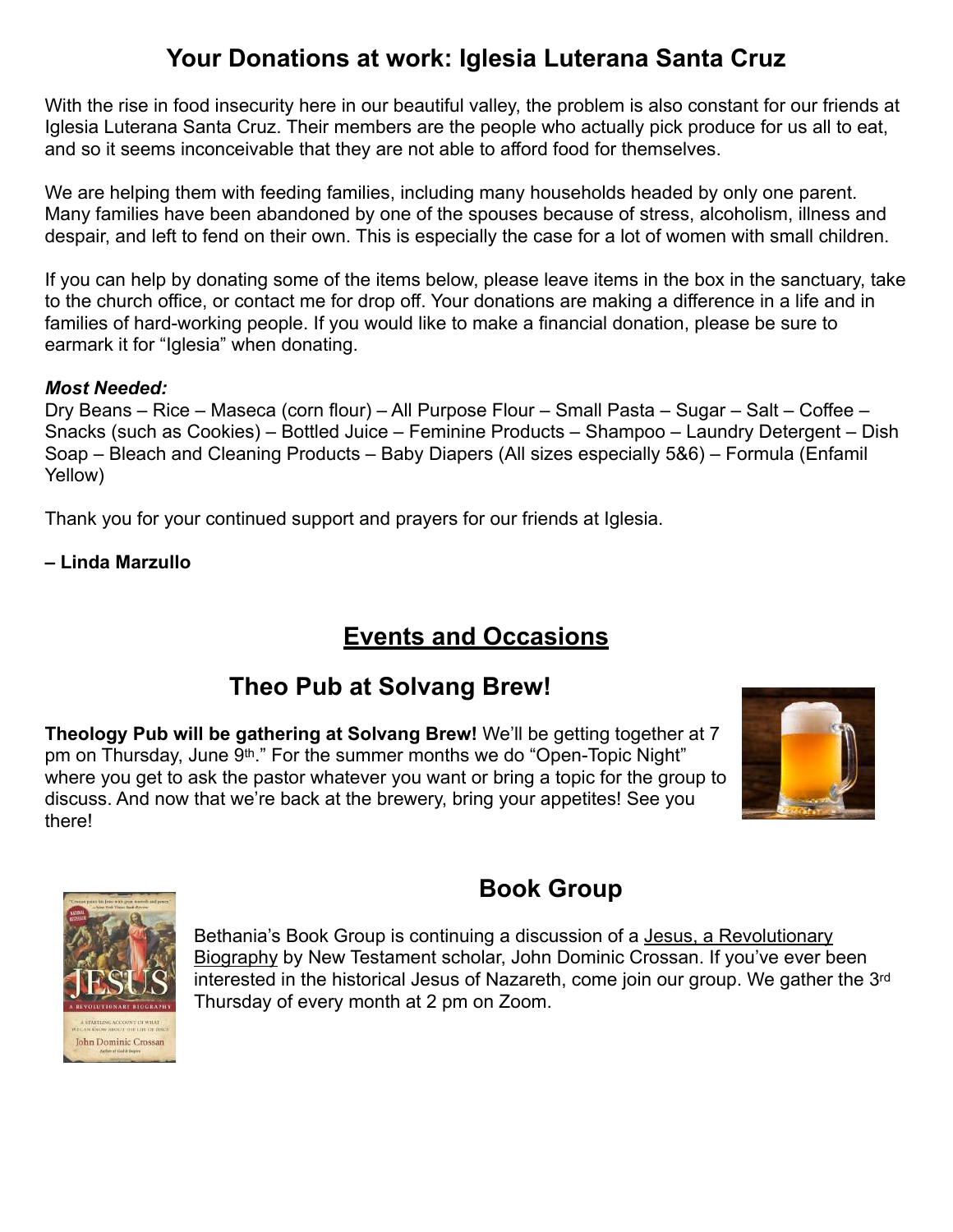# **Thanks to everyone for signing up to host coffee hour in June.**

Anyone interested in signing up for coffee, June 12? Please call Kristyl or sign-up on the seheet in the Parish Hall.

> **June 5**: Bethania Preschool & After School Board in honor of Annalisa Nearn who will be moving out of the area soon. **June 12: June 19:** Robert & Alice Laufer **June 26:** Glenda Madrid

## **Join us for a Special Coffee Hour! June 5th**

Our dear friend and fellow servant to Bethania Lutheran Church, Annalisa Nearn is moving soon to Indiana to be closer to family. Please join us in honoring her service on Sunday, June 5<sup>th</sup> for coffee and refreshments hosted by the Cemetery Committee and Preschool Board . There will be a basket for cards or gifts available (nothing larger than a gift card, please).

### **Vacation Bible School Monday July 11-15 @ 6 pm-8:15 pm**

#### **VBS Supplies Needed:**

1 Crew Leader and 8 assistants 1 large lantern 1 UV light 1 pack of Glow in the Dark markers 35% Hydrogen Peroxide (Sally Beauty in Lompoc) 2 jugs of Potassium Iodide (Amazon) 1 large water jug 48 snacks x 5 days= 250 individually packed snacks

#### **Decorators are meeting:**

Tuesday June 14 @ 6-8pm Tuesday June 28 @ 6-8pm Wednesday July 6 @ 6-8pm Thursday July 7 @ 6-8pm Friday July 8 @ 6-8pm

Please call Livier if interested (909) 962-9366.

## **Church Business**

#### **Nyheder fra Bethania Rådet Notes from May 19 Council Meeting**

Jessica Yacoub, Director of Youth, presented a Handbook for volunteers and helpers. A motion was passed to accept the handbook.

The Memorials Committee presented a motion to fund a conference intern position for the amount of \$1,000. The motion was passed.

The classroom roof is in need of repairs. Coastal Roofing has presented a very reasonable estimate of \$36,000. The company graciously reduced the price \$6,000 because of our work in the valley. A motion was passed to accept the bid.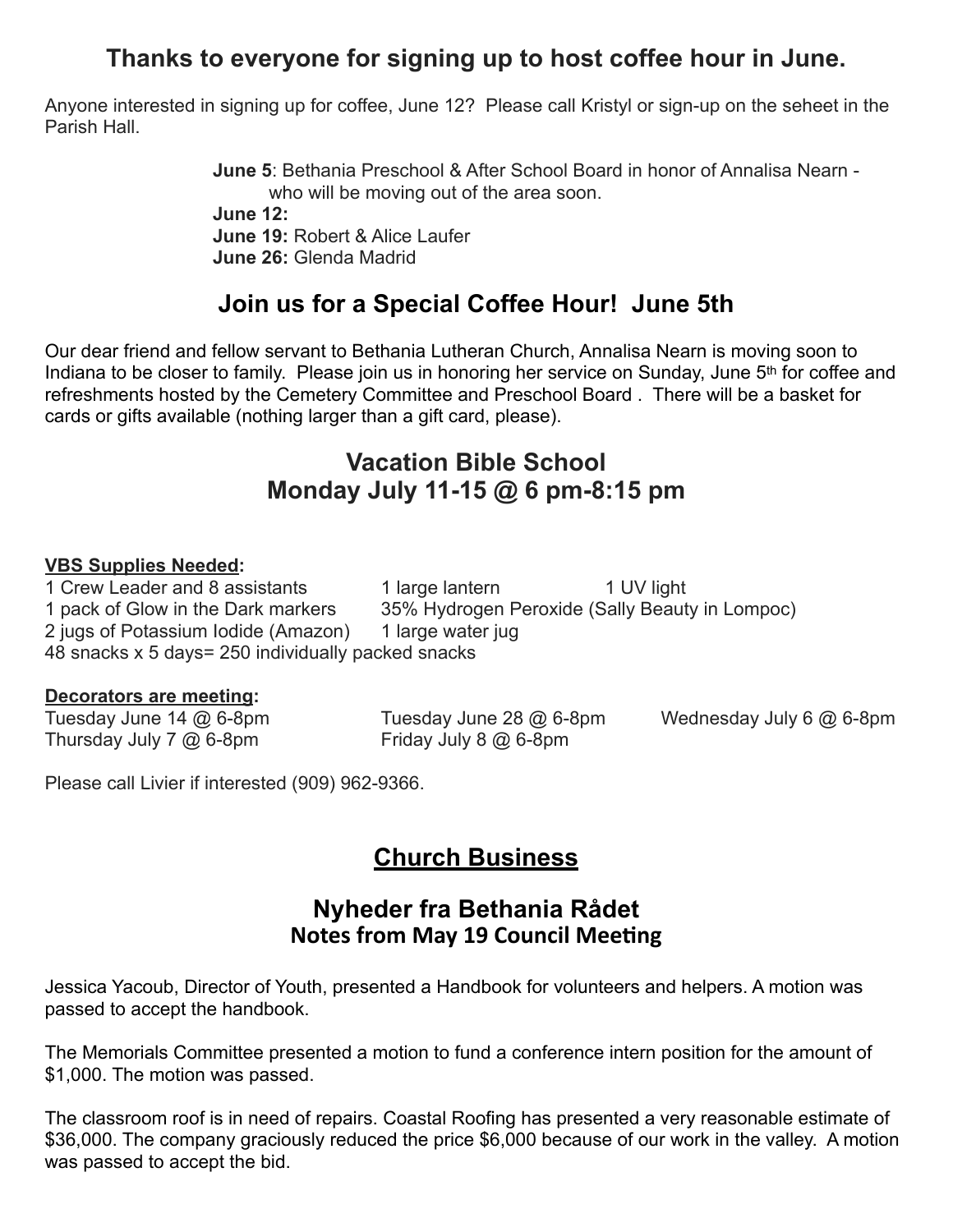A motion was passed to create a Capital Campaign to raise \$30,000 for the roof repair.

A committee was formed to create a "Time and Talents" survey to go out to the congregation.

If you have any questions or comments on any of these topics, please contact one of the Council members below.

| <b>Emily Abello</b> | Jasmine Day           | Lori McConnell   |
|---------------------|-----------------------|------------------|
| $(805) 688 - 1243$  | day.jasmine@gmail.com | (805) 331-7971   |
| <b>Wendy Bevier</b> | Jan Zigler            | Anne Twigg       |
| $(805)$ 680-1521    | (559) 740-3676        | $(805)$ 350-1922 |
| Josh Bratt          | Carol Lake            | Ron Walsh        |
| (805) 245-0465      | (805) 688-6797        | (805) 705-3736   |

#### **Notes to Financial Statement**

#### Period Ending 4/30/22

|                       | February 2022 | <b>March 2022</b> | Change     | <b>Notes</b> |  |  |  |
|-----------------------|---------------|-------------------|------------|--------------|--|--|--|
| <b>Operating Acct</b> | \$61,127      | \$57,179          | $- $3,948$ |              |  |  |  |
| Money Mkt Acct        | \$137,642     | \$140,728         | \$3,086    |              |  |  |  |
| Petty Cash Acct       | \$100         | \$100             | \$0        |              |  |  |  |
| <b>Fund Accounts</b>  | \$2,202,827   | \$2,202,827       | \$0        |              |  |  |  |
| <b>Fixed Assets</b>   | \$1,852,376   | \$1,852,376       | \$0        |              |  |  |  |
| <b>Total Assets</b>   | \$4,254,072   | \$4,253,210       |            |              |  |  |  |

#### **Balance Sheet**

#### Proft & Loss Actual vs Budget

| March 2022            | Acutal    | <b>Budget</b> | Variance | <b>Notes</b> |  |
|-----------------------|-----------|---------------|----------|--------------|--|
| Total Income          | \$22,425  | \$22,613      | $-178$   |              |  |
| <b>Total Expenses</b> | \$26,796  | \$24,741      | $-1424$  |              |  |
| Net Income            | $-$4.371$ | $-$ \$2.128   | $-1602$  |              |  |

#### **Balance Sheet**

\* The cash position is still good with \$57,179 in checking and \$140,728 in the money market account.

#### Profit & Loss Budget Performance:

\* Offerings for the month were above budget by \$2885.84 (\$246 were from non-members).

- \* The Endowment Fund contribution was made on April 1st (it is not reflected in March statements)
- \* Overall income was 96.39% of the budget.

\* Salaries and benefits were over budget by \$2243.79 for payment to the Family Ministry Director Nouth & Children Ministry Director (Jessica) for \$3645 (Feb & March). However, Salary & Benefits are on budget for 1Q.

\* Office Administration was over budget for the month due to the Chamber of Commerce yearly payment (\$150) and envelopes orders from Viking Press Print (\$68). As a result, the overall month was over by \$71.

\* A credit of \$1374 for General Liability Insurance for adjustment 2021.

\* Gas Bill was \$1569.60 (\$567.51 budgeted) due to the heat left on when the windows are open.

\* Christian Education Committee is over budget due to Vacation Bible School materials cost of \$222.78 (zero budgeted).

\* All other expenses were at or below budget for the month.

\* Overall expenses were at 97.82% of the budget.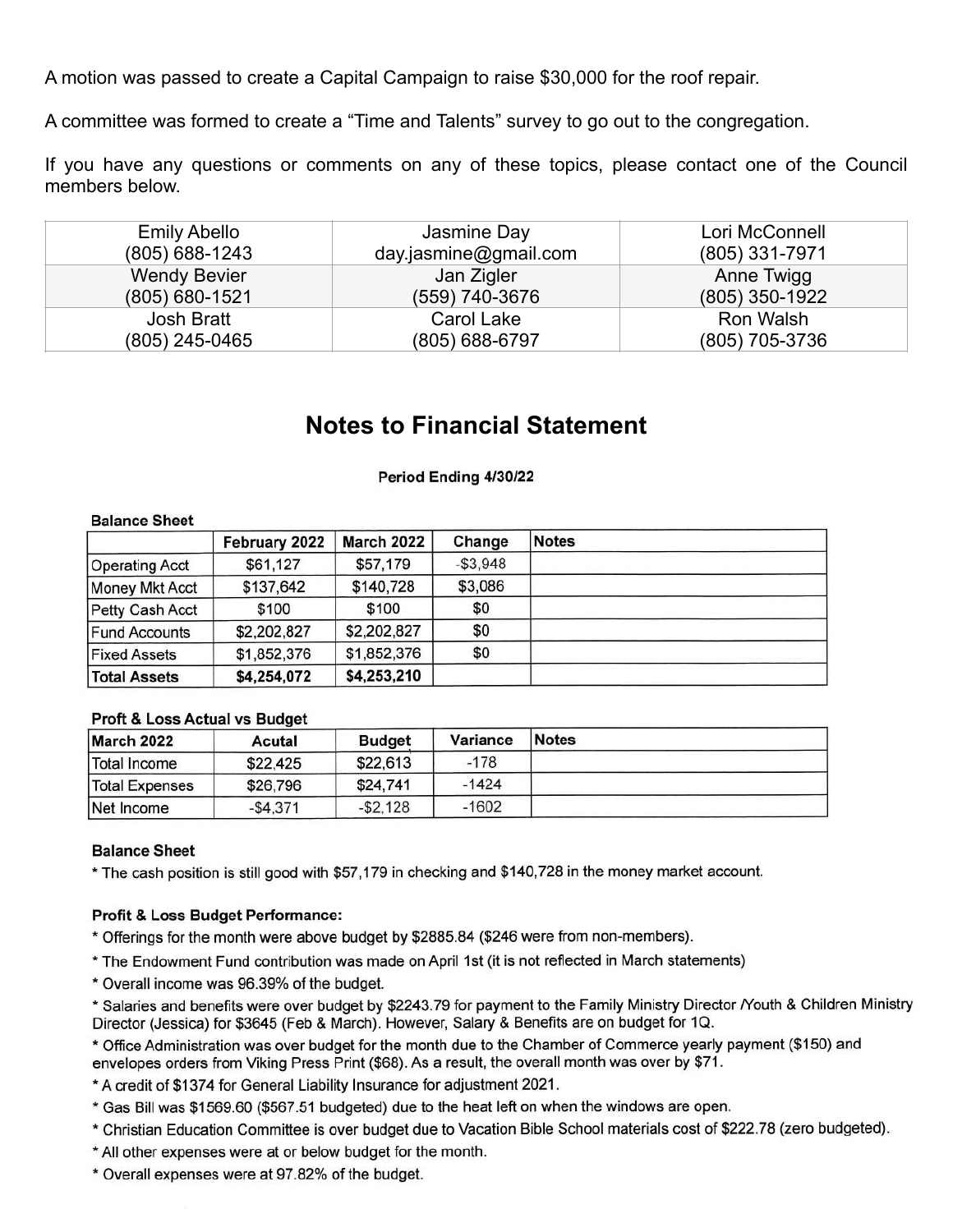#### **Mission Support Thank You**



**Evangelical Lutheran Church in America** God's work. Our hands.



# **THANK YOU**

To the members of

# Bethania Lutheran Church

from the

# Southwest California Synod

of the Evangelical Lutheran Church in America. In grateful appreciation for giving

# \$17,289.04

for Mission Support beyond the congregation for synod and churchwide ministries of the Evangelical Lutheran Church in America.

Bishop Brenda Bos

Synod Bishop Evangelical Lutheran Church in America

luth C. Estin

Presiding Bishop Evangelical Lutheran Church in America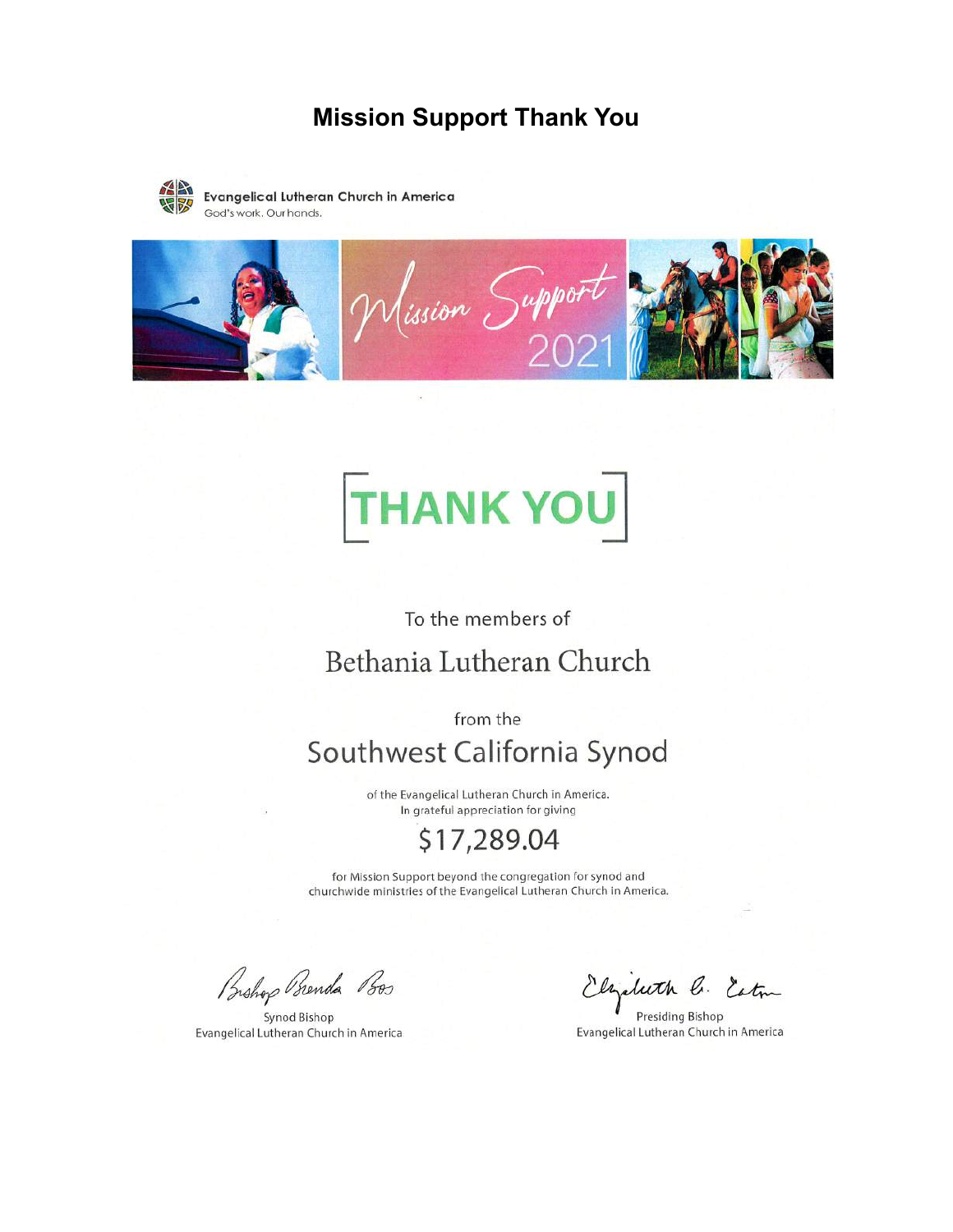## **Next Social Ministry Meeting: Wednesday, June 1st**

Anyone who is interested is invited to attend the next Social Ministry meeting on **Wednesday, June 1 at 6:00 pm in the Sanctuary.** Topics will include: Brown Bag Breakfast packings, Tuesday Food Distribution, Noisy Offerings, Day of Service, and more.

Everyone is invited to these planning meetings – we are all involved in being the hands and feet of Jesus to the world.

#### **– Linda Marzullo Chairman, Social Ministry 805-688-5219, 805-688-3059 or vikingpressprint@verizon.net**

# **In Our Hearts, In Our Prayers**

We uplift in prayer the following people in our congregation and community. May we minister to and bless all who need God's help.

The family and loved ones of Hans Clausen. Hans passed away May 3, 2022. The family and loved ones of the father of Melissa O'Guinn.

#### **Health and Other Concerns**

Carol Aides, Andy Blanton, Dennis Bornhoft, Sheldon & Pat Green, Luis Haro, Belle Hoger, Jennifer Howell, Tomi Izuno, Linda Johansen, Jake & Anya Knotts, Betsy & Steve Logan, Ariana Macias, John Marzullo, Denise Morris, Barbara & Charles Osborn, Marie Ostertag, Kate Pearrson, Chèle Ludwig Petersen, Doyle Phillips, Jane Sahde, Robin Schatan, Judy Stamat, and those who serve our country both at home and abroad.

**Tomi Izuno** is cancer-free and thanks everyone at Bethania for their prayers.



Image of Pismo Beach Pier by [David Mark](https://pixabay.com/users/12019-12019/?utm_source=link-attribution&utm_medium=referral&utm_campaign=image&utm_content=1587289) from [Pixabay](https://pixabay.com/?utm_source=link-attribution&utm_medium=referral&utm_campaign=image&utm_content=1587289)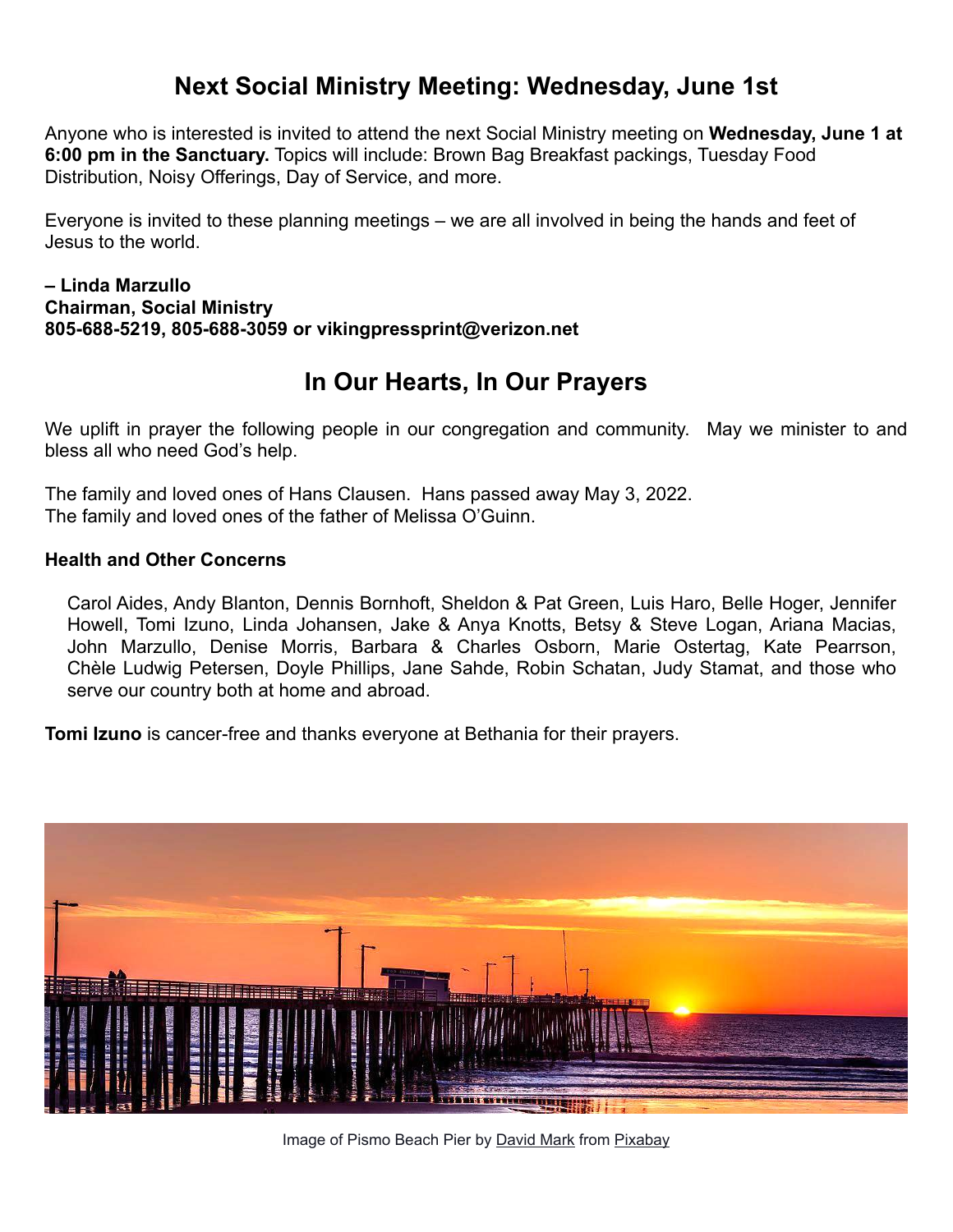# **June Calendar Items**

#### **Sundays**

**9:30 am** Worship Service in the Sanctuary **11:00 am** Unorthodox Gathering in the Sanctuary **11:00 am** Sunday School in the Fireside Room

#### **Monday - Friday**

**9:00 am - 3:00 pm** - The Church Office is open.

**Mondays 8:00 pm** AA in the Fireside Room

#### **Tuesdays**

**9:30 am** Prepare and Organize for Food Distribution **1:30 pm** Arrival of Food from FoodBank in the Front Parking Lot **1:45 ish pm** Food Distribution Packing in the Church, Produce Sorting & Bagging in Front of the Church **5:15-6:45 pm** Food Distribution on the Laurel Side and Courtyard side of the Church

**Wednesdays 6:00 pm** Yoga in the Parish Hall

**Thursdays 7:00-8:00 pm** Boy Scouts in the Parish Hall

#### **Wednesday, June 1**

**5 - 6 pm** Miss Mimi's Preschool Class End of Year Ceremony in the Courtyard **6 pm** Social Ministry Committee Meeting in the Fireside Room

**Thursday, June 2** 

**5 - 6 pm** Miss Monica's Preschool Class End of Year Ceremony in the Courtyard

**Friday, June 3 5:30 pm** Danish Sisterhood Convention in the Parish Hall

#### **Saturday, June 4**

All-Day Danish Sisterhood Convention in the Parish Hall **11 am** Celebrating the Life of Lucille Wulff in the Sanctuary BBQ for Lucille (following the service) at Hans Christian Andersen Park

#### **Sunday, June 5 - Pentecost**

**10:30 am** Coffee for Annalisa Nearn in the Parish Hall Last Day of Sunday School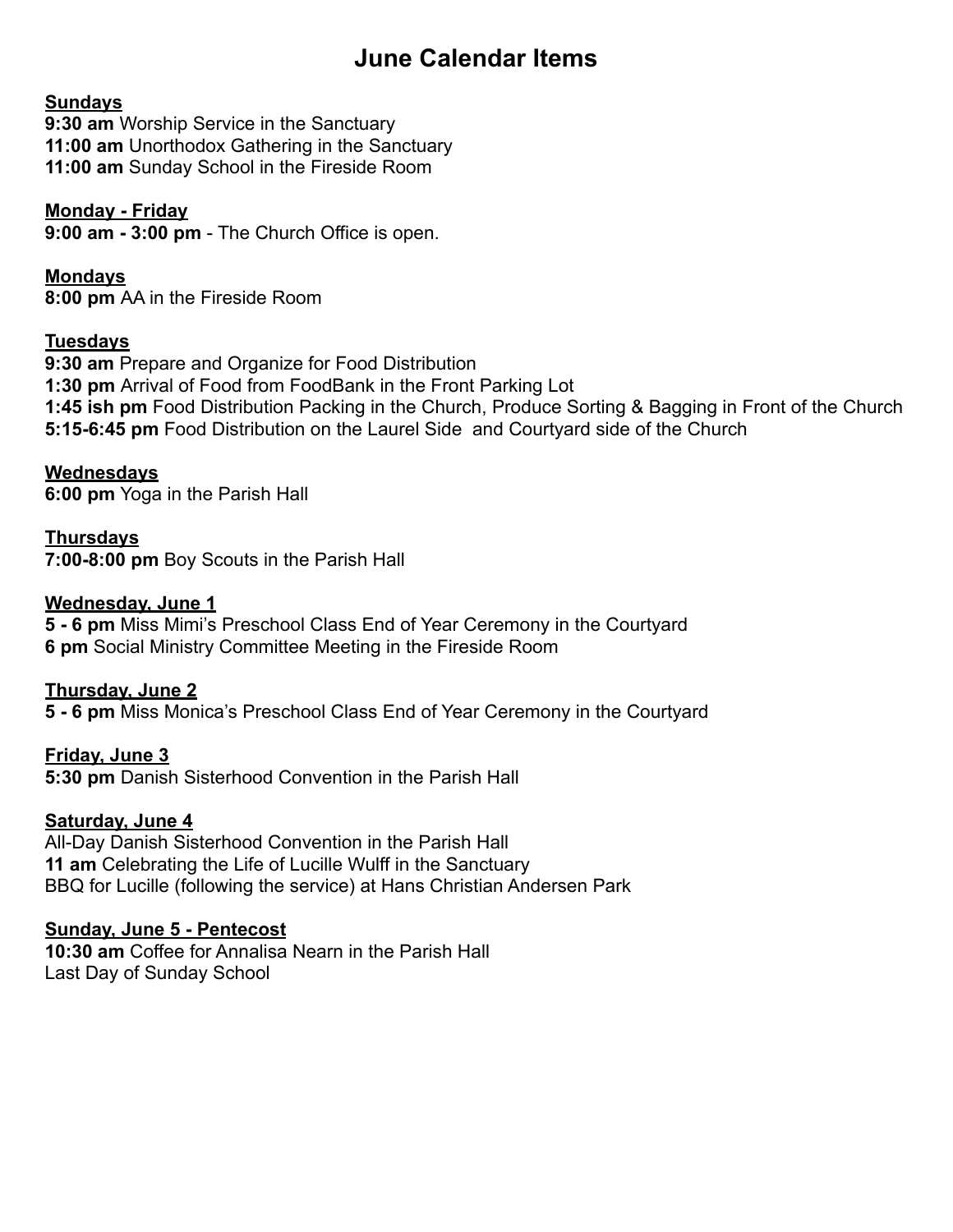## **June Calendar Items, continued**

#### **Thursday, June 9**

Last Day of 2021-2022 Bethania Preschool and After School Program Re-Installation of Repaired Stain Glass Windows in the Sanctuary **7 pm** Theo Pub at Solvang Brewing Company

**Friday, June 10**  BPSAS is closed.

**9 am-noon** Quilting in the Parish Hall

**Sunday, June 12 10:30 am** Brown Bag Breakfast Packing in the Parish Hall

**Monday, June 13**  Start of Bethania PSAS Summer Program

**Tuesday, June 14 6-8 pm** VBS Prep Meeting in the Fireside Room

**Wednesday, June 15 1-5:30 pm** Wedding in the Sanctuary **5:30 pm** BPSAS Board Meeting in the Fireside Room

**Thursday, June 16 2 pm** Book Group via Zoom **3- 5:30 pm** Wedding in the Sanctuary

**Saturday, June 25**  SYV Pride Activities **11 am** SYV Pride Parade in Solvang Celebration of Life for Glen Jacobsen (time and location to be announced)

**Tuesday, June 28 6-8 pm** VBS Prep Meeting in the Fireside Room